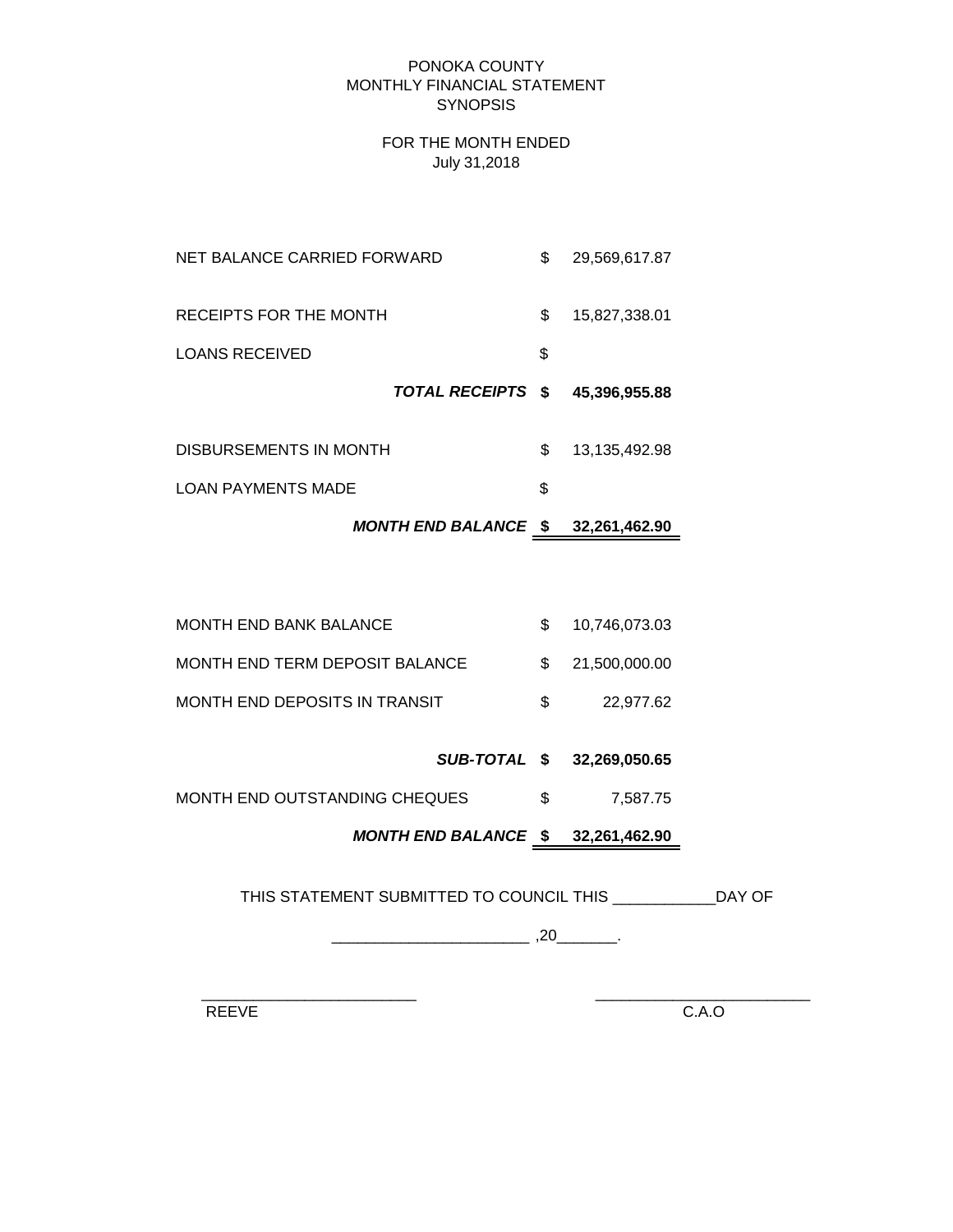## PONOKA COUNTY MONTHLY FINANCIAL STATEMENT

# FOR THE MONTH ENDED July 31 , 2018

|                                                                              | <b>GENERAL</b>         | <b>Previous Month</b>  | <b>PAYROLL</b> |
|------------------------------------------------------------------------------|------------------------|------------------------|----------------|
| NET BALANCE AT END OF PREVIOUS MONTH                                         | \$<br>27,776,990.66 \$ | 8,316,506.91 \$        | 5,000.00       |
| RECEIPTS FOR THE MONTH<br><b>OUTSTANDING DEPOSITS</b>                        | \$<br>5,551,555.92 \$  | 18,359,699.73 \$       | 263,357.45     |
| <b>TERMS</b>                                                                 | \$<br>10,000,000.00 \$ | 5,000,000.00 \$        |                |
| <b>SUB TOTAL</b>                                                             | \$<br>43,328,546.58 \$ | 31,676,206.64 \$       | 268,357.45     |
| LESS:                                                                        |                        |                        |                |
| <b>CHEQUES ISSUED</b>                                                        | \$<br>12,870,584.57 \$ | 3,899,215.98 \$        | 263,326.06     |
| <b>Bank Charges</b><br><b>INTEREST TO GENERAL</b><br><b>NSF CHARGE BACKS</b> |                        | \$                     | 31.39          |
| MONTH END BALANCE \$                                                         | 30,457,962.01          | \$<br>27,776,990.66 \$ | 5,000.00       |
| <b>BANK BALANCE AT END OF MONTH</b>                                          | \$<br>8,942,540.75 \$  | 8,230,834.12 \$        | 5,031.39       |
| <b>TERM DEPOSIT BALANCE</b>                                                  | \$<br>21,500,000.00 \$ | 11,500,000.00 -        |                |
| <b>OUTSTANDING DEPOSITS</b>                                                  | \$<br>22,977.62 \$     | 8,065,059.49 \$        |                |
| <b>FROM TRUST ACCOUNTS</b>                                                   | \$                     | \$                     | \$             |
| <b>SUB-TOTAL</b>                                                             | \$<br>30,465,518.37 \$ | 27,795,893.61 \$       | 5,031.39       |
| LESS:                                                                        |                        |                        |                |
| <b>OUTSTANDING CHEQUES</b>                                                   | \$<br>7,556.36 \$      | 18,902.95 \$           |                |
| INTEREST TO GENERAL ACCOUNT                                                  |                        |                        | \$<br>31.39    |
| <b>MONTH END BALANCE \$</b>                                                  | 30,457,962.01 \$       | 27,776,990.66 \$       | 5,000.00       |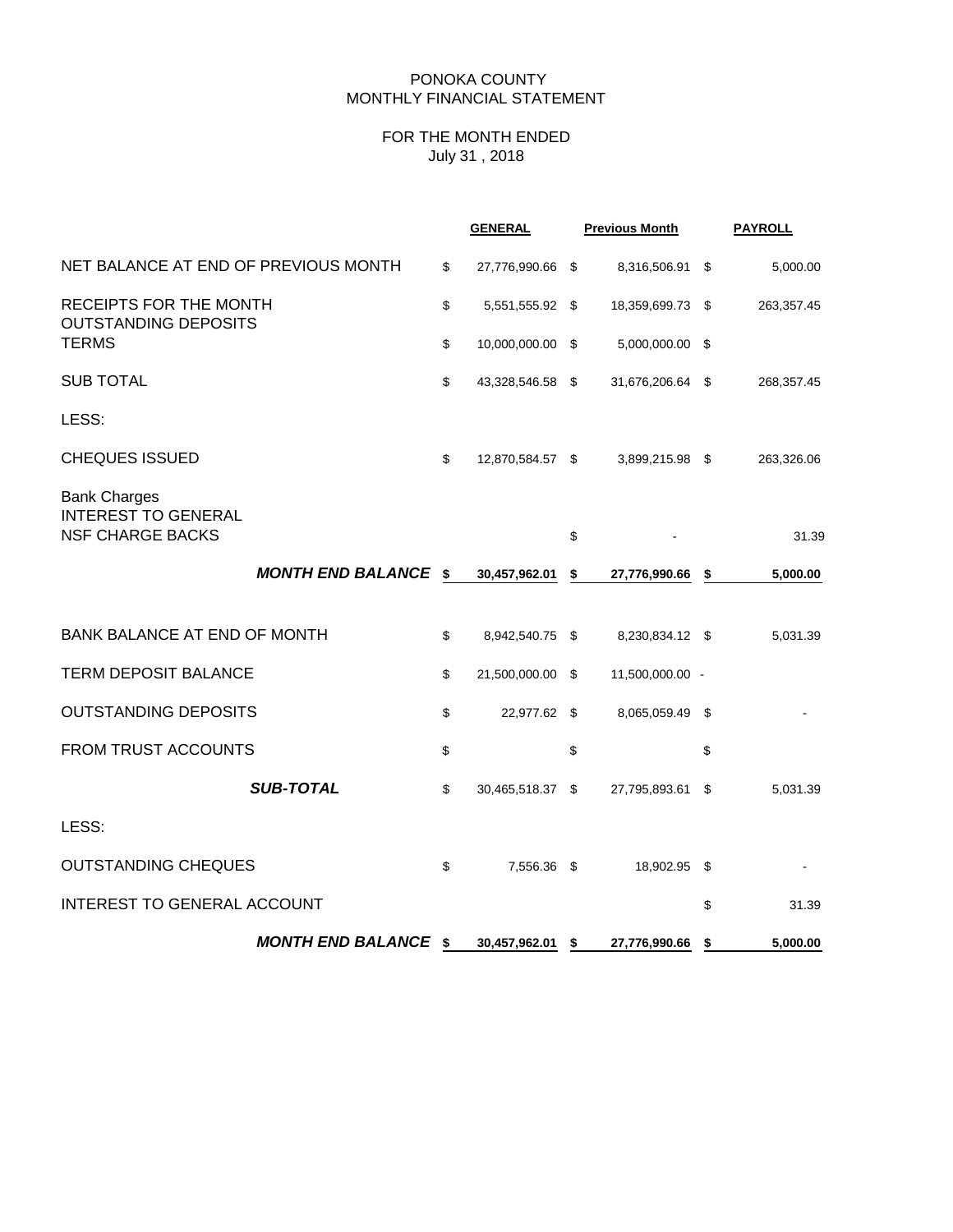# PONOKA COUNTY MONTHLY FINANCIAL STATEMENT

# FOR THE MONTH ENDED July 31 , 2018

|                                      |                             | DEVELOPMENT TR. Previous month | DEVELOPMENT TR.    |                | <b>C.C.I.T.F</b> |
|--------------------------------------|-----------------------------|--------------------------------|--------------------|----------------|------------------|
| NET BALANCE AT END OF PREVIOUS MONTH |                             | \$<br>1,301,573.88 \$          | 1,303,377.72 \$    |                | 356,623.87       |
| RECEIPTS FOR THE MONTH               |                             | \$<br>11,785.45 \$             | 1,550.96 \$        |                | 462.07           |
| <b>LOANS RECEIVED</b>                |                             | \$                             | \$                 |                |                  |
|                                      | <b>SUB-TOTAL</b>            | \$<br>1,313,359.33 \$          | 1,304,928.68 \$    |                | 357,085.94       |
| LESS:                                |                             |                                |                    |                |                  |
| TRANSFER TO GENERAL ACCOUNT          |                             | \$<br>1,550.96 \$              | 3,354.80           |                |                  |
| <b>BANK CHARGES</b>                  |                             | $\mathbf 0$                    |                    | 0 <sup>5</sup> |                  |
| <b>RETURNED ITEMS</b>                |                             | \$                             | \$                 | \$             |                  |
|                                      | <b>MONTH END BALANCE</b>    | \$<br>1,311,808.37             | \$<br>1,301,573.88 | \$             | 357,085.94       |
| <b>BANK BALANCE AT END OF MONTH</b>  |                             | \$<br>1,311,808.37 \$          | 1,301,573.88 \$    |                | 357,085.94       |
| TERM DEPOSIT BALANCE                 |                             | \$                             | \$                 | \$             |                  |
| <b>OUTSTANDING DEPOSITS</b>          |                             | $\mathbf 0$                    | $\mathbf 0$        |                | $\mathbf 0$      |
| <b>CASH ON HAND</b>                  |                             | \$                             | \$                 | \$             |                  |
|                                      | <b>SUB-TOTAL</b>            | \$<br>1,311,808.37 \$          | 1,301,573.88 \$    |                | 357,085.94       |
| LESS:                                |                             |                                |                    |                |                  |
| TRANSFER TO GENERAL ACCOUNT          |                             |                                |                    | \$             |                  |
|                                      | <b>MONTH END BALANCE \$</b> | 1,311,808.37 \$                | 1,301,573.88       | \$             | 357,085.94       |